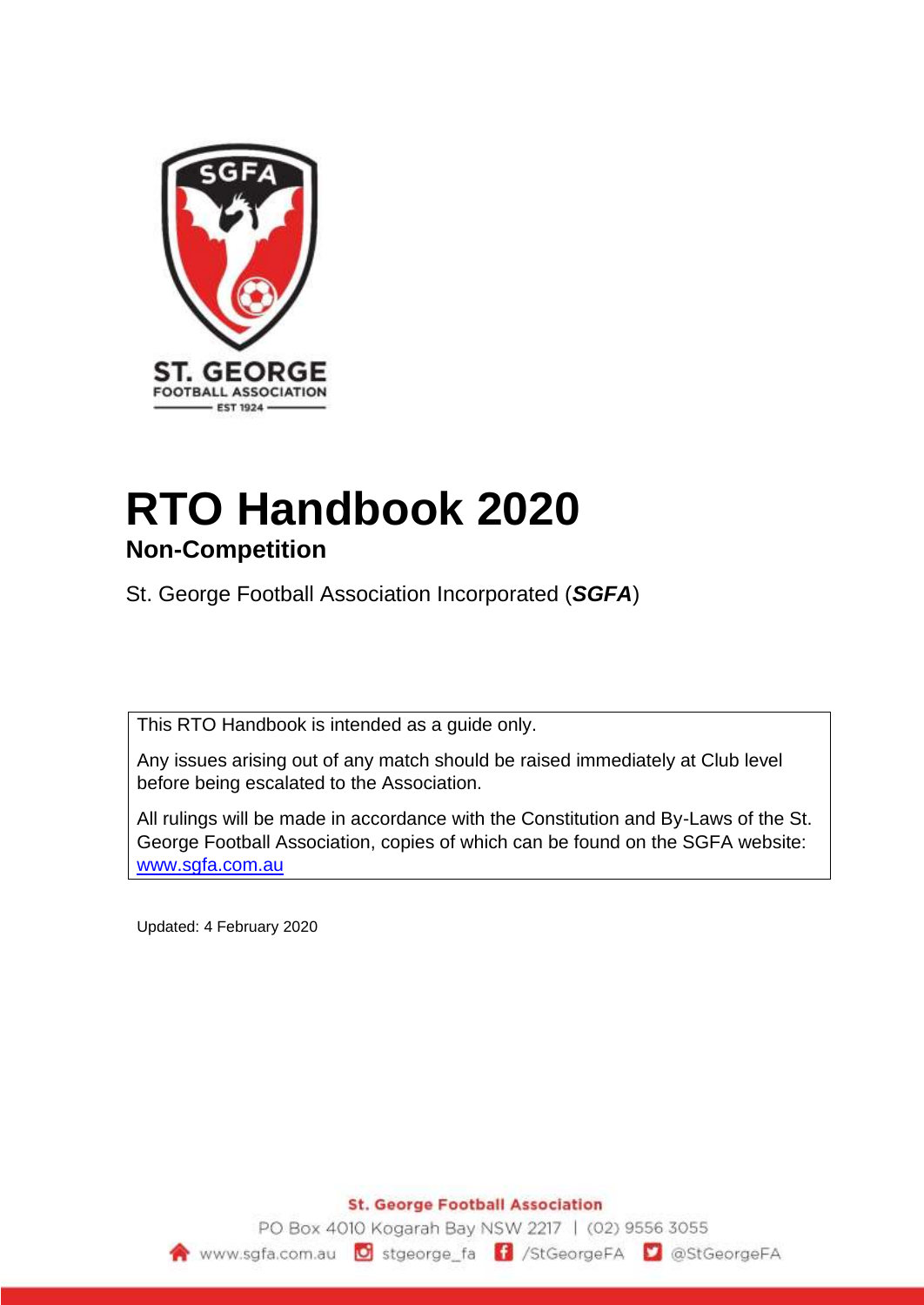# **1. Operations**

# **1.1 Pre-Match Duties**

Each team is to provide a Ground Official at all games to ensure the Association By- Laws and competition rules are adhered to. The Ground Official will be easily identified by an officials vest.

## **1.2 Registered Team Official (RTO)**

At least one (1) Registered Team Official (RTO) is to be present at each match.

#### **1.3 Match Sheets**

- Match Sheets will be issued to the 6, 7, 8, 9, 10, 11's to record the names of the players, ground, time and game e.g. Bear (1) vs. Bear (3) and the referees name.
- No points are awarded to the 6, 7, 8, 9, 10, 11 games as these games are non- competition and are not recorded.

#### **Note:**

The Original completed Match Sheets are to be dropped into the SGFA Office by 9:00am on the Monday following the day of the Match.

## **1.4 ID Cards**

- RTO's are to check the opposition teams ID sheets including substitutions, in the centre of the field FIVE (5) minutes before kick-off.
- The RTO's ID Card is to be handed to the Referee together with the completed Non-Competition Match Sheet and Referees Fees (see Schedule 1)
- The Referee will retain RTO's ID Card until the end of the match (it is the RTO's responsibility to make sure he/ she collects the card after the game).

# *Any Player/s or Team/s that do not have appear on the team ID sheet, are not permitted to play*

#### **1.5 Match Duties**

- A match ball is to be supplied by each team.
	- In all competition matches the following ball sizes as approved by FIFA shall be used:
		- o Under  $6/7/8/9$  No. 3 Ball not less than 560mm (22 inches)
		- o Under 10/11 No. 4 Ball not less than (25 inches)
- Only one (1) RTO is permitted inside the roped area during the game.
- The RTO nominated at the beginning of the match is the only person who will be allowed on the field if a player is injured.
- The RTO must not enter the Field of Play until signaled to do so by the Referee/Game Official
- The opposing RTO is to check any substitutes as they enter the field of play at the halfway line.
- Substitute/ Interchange players will enter the field of play from the halfway line.
- The Referee/Assistant Referee will check the player's equipment.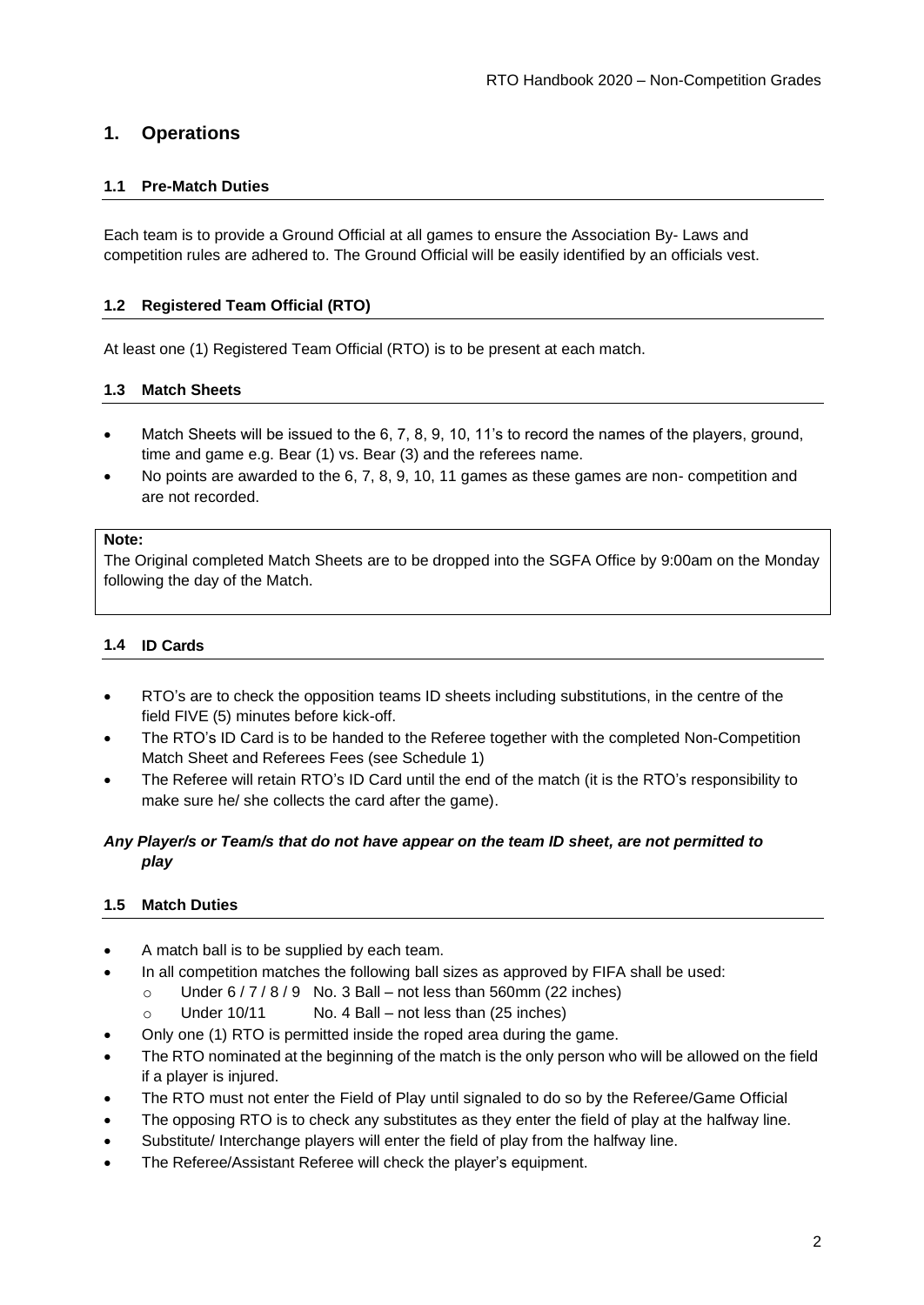## **1.6 Post-Match Duties**

- At the conclusion of the game the Referee and RTO's will complete the match sheets.
- The RTO is to sign the match sheet.
- Any irregularities on team ID sheets are to be reported to the referee and noted on the match sheet.

# **2. Competition Rules**

## **2.1 Laws of Game (refer By Law Part 1, Clause 1)**

All matches played under the auspices of the Association shall be played according to the laws of football as laid down by FIFA except to the extent that such laws are varied by these competition rules and/or by any binding decision of the Football New South Wales or any other body as appropriate as the Association may from time to time determine.

#### **2.2 Modified Games - MiniRoos Under 6 - 11 Age Grade (refer By Law Part 2, Clause 25)**

Shall be known as MiniRoos and will be as stated in FFA's guidelines.

- a) The rules of MiniRoos shall be separate from other Association Competitions.
- b) The decisions of the Competition Secretary relating to MiniRoos shall be final. No correspondence will be heard.
- c) MiniRoos is non-competitive with no points awarded and no final series.

#### **2.3 Rules of Modified Games – MiniRoos (refer By Law Part 6, Clause 3)**

The rules for the Under 6 to 11 games will be as stated in the MiniRoos Games Guidelines as published by FFA.

- a) Under 6's and 7's will be permitted to play up into and including the Under 8's.
- b) Under 8's will be permitted to play up into the U9's only when that team has less than 9players.
- c) Under 9's will be permitted to play up into U10's only when that team has less than 9 players.
- d) Under 10's will be permitted to play up into U11's only when that team has less than 9 players. *Note: For U10 and 11 Girls please refer to Schedule 3 – Females Playing up Rules.*
- e) All Clubs must assess all players and teams registering to play MiniRoos at the beginning of the season and classify each player and team into one of the following groups:
	- Beginner
	- Intermediate
	- Advance
- f) The Competition Secretary will use these classifications to group like teams together when preparing the schedule of games for the season for each MiniRoos age group.
- g) Once the Draw is published there will be no re-classification of any MiniRoos teams.
- h) Under 10's and 11's will play on modified fields with 9-a-side, with a maximum of 4 substitutes.
- i) Goal sizes and field dimensions are to be generally in accordance with the FFA's Laws of Small Sided Football.

Note: An exception exist to re-classify U6 only non-competition teams after round 7 if winning by more than 6-0 will allow for the change to commence in round 9.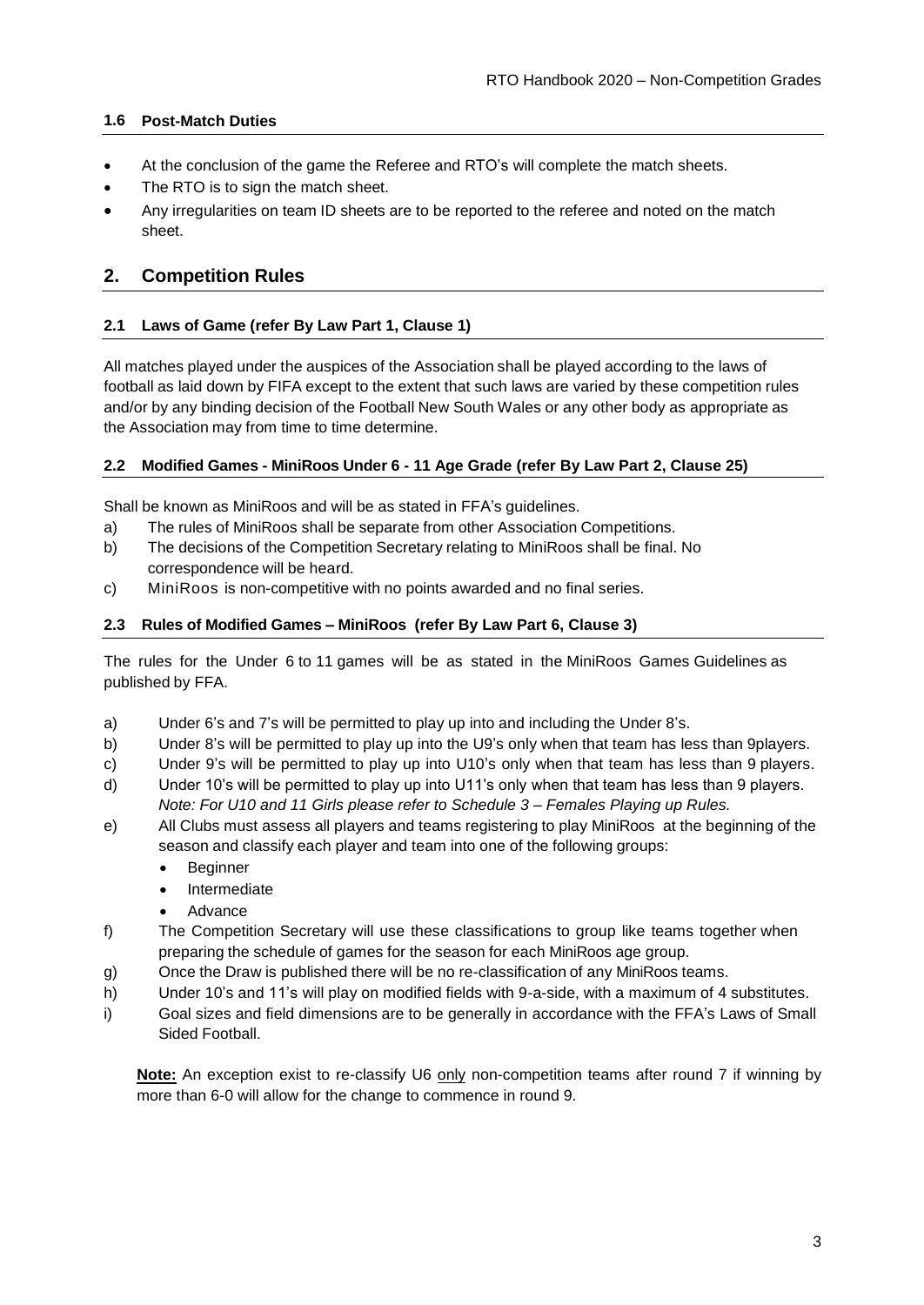## **2.4 Duration of Matches (refer to By Law**

Also refer Schedule 1 below.

- Duration of matches for each age division is shown below
	- o All matches are to be of two (2) equal halves.
	- o The half time break is not to exceed 5 minutes.
- The duration of games shall be as follows:

| 6 and 7 year old   | 40 minutes |
|--------------------|------------|
| 8 and 9 year old   | 40 minutes |
|                    |            |
|                    |            |
| 10 and 10/11 Girls | 50 minutes |
|                    |            |
|                    |            |

- If a team fails to take the field within five (5) minutes after the appointed kick-off time and the opposing team is ready to play the game will not be played.
- A match may be played where each team is able to field at least:
	- o Four (4) eligible players at the commencement of play in age groups 6 and 7
	- o Five (5) eligible players at the commencement of play in age groups 8 and 9.
	- o Six (6) eligible players at the commencement of play in age group 10 and11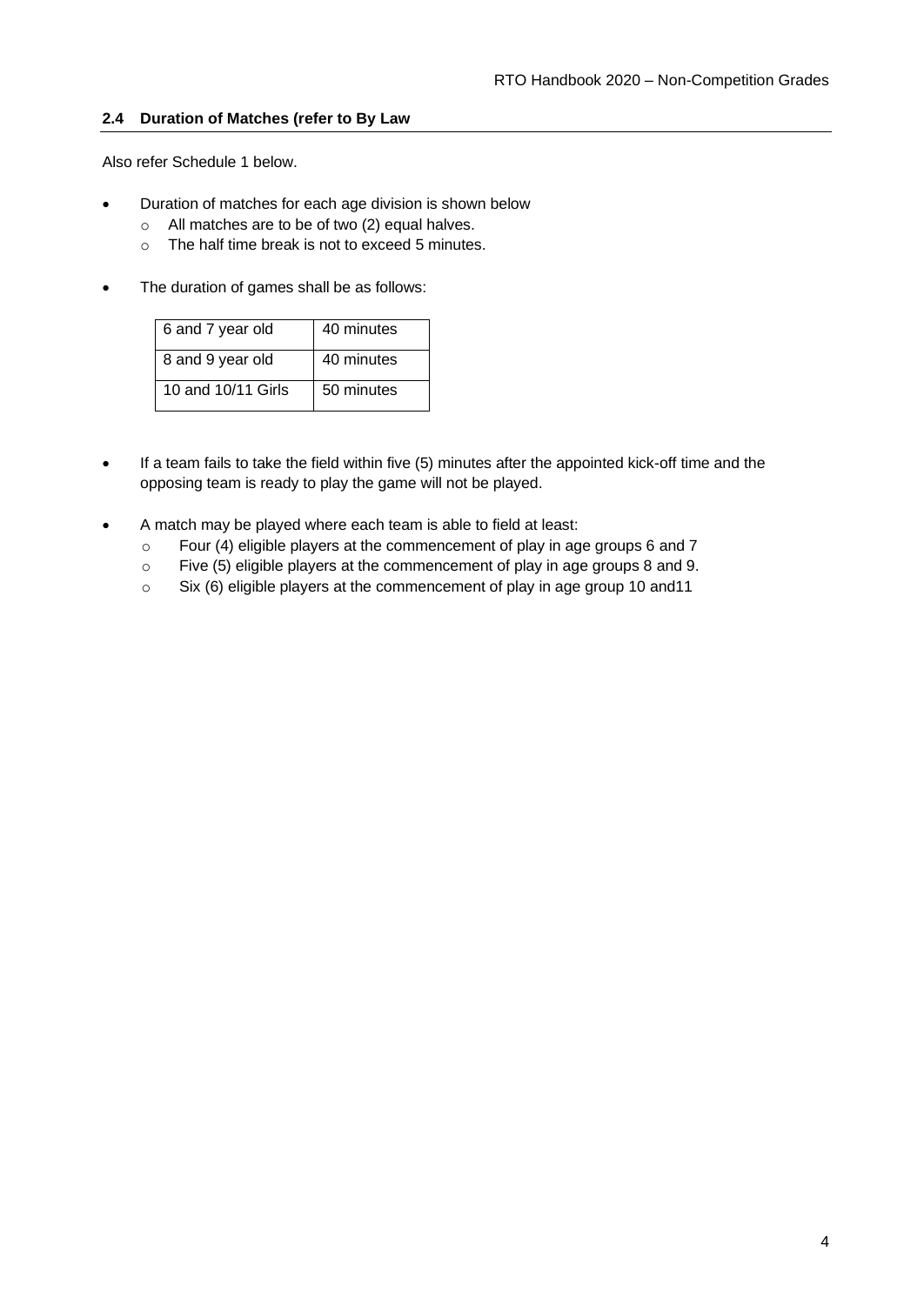| <b>TEAMS</b>               | Game<br><b>Times</b> | <b>Ball</b><br><b>Size</b> | Interchange       | <b>Fees Per</b><br><b>Team</b> |
|----------------------------|----------------------|----------------------------|-------------------|--------------------------------|
| 6's and 7's                | 40 mins              | 3                          | $(3 \text{ max})$ | \$8.00                         |
| 8's and 9's                | 40 mins              | 3                          | $(4 \text{ max})$ | \$10.00                        |
| 10's and $11's +$<br>Girls | 50 mins              | 4                          | $(5 \text{ max})$ | \$12.00                        |

**Schedule 1 - Game Times, Ball Size, Interchange & Referee Fees**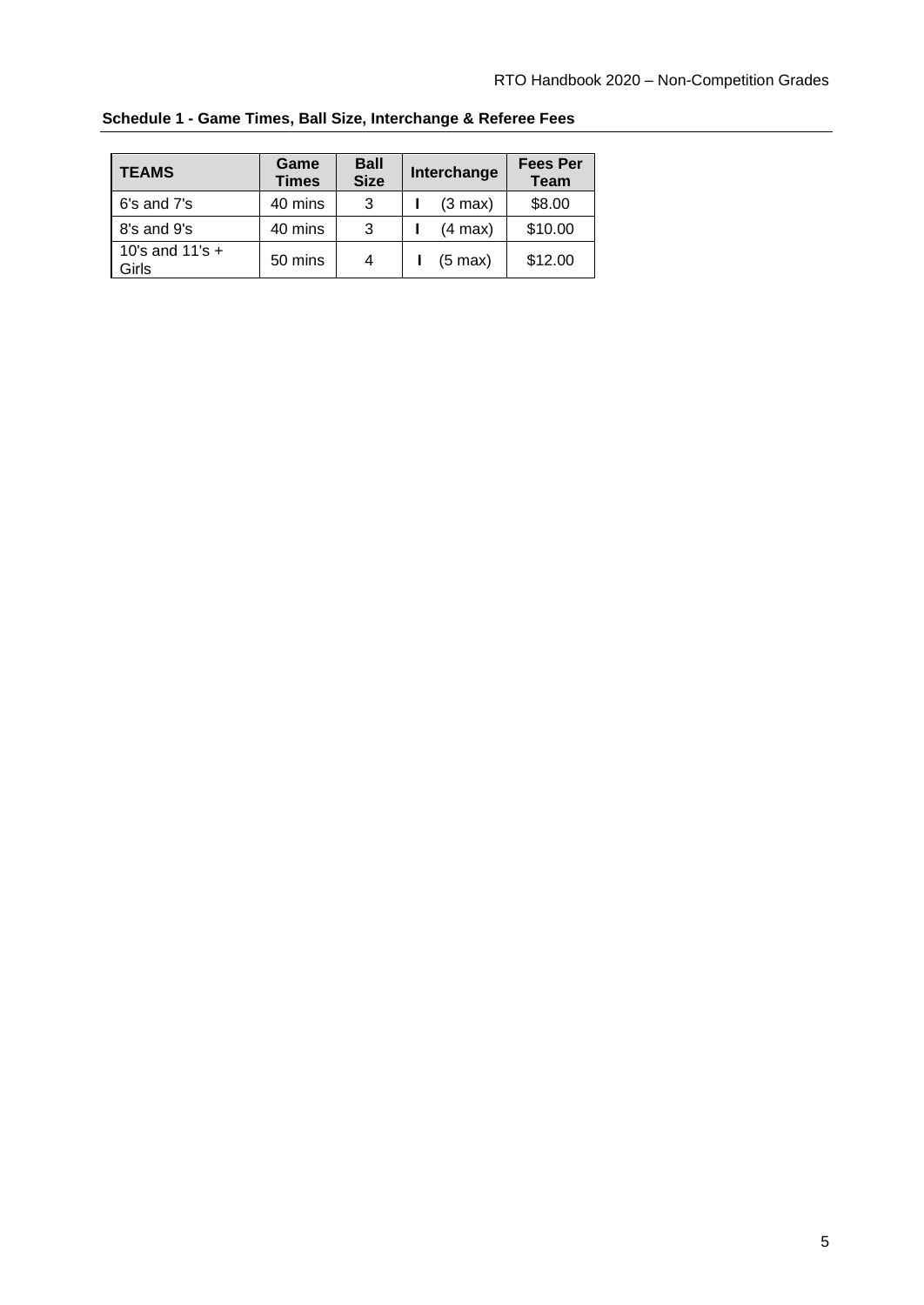#### **Schedule 2 – 2020 Fine Schedule**

The Association's affiliated Clubs have agreed a list of financial fines to be applied for specific breaches by a member Club of the Association Constitution rules and/ or By-Laws. The offending Club will be invoiced for any breach referring to the relevant clause applicable.

Note apart from the financial fines applicable there may also be other penalties that may apply eg. Suspensions, loss of points, relegation, etc

| <b>By-Law Clause</b>        | <b>Details/ Reference</b>                                        | <b>Fine Amount \$</b> |  |
|-----------------------------|------------------------------------------------------------------|-----------------------|--|
| Part 1 - clause 7.b.        | Late payment of 1 <sup>st</sup> installment of registration fees | \$100.00*             |  |
| Part 1 - clause 11.a. iii)  | Match fees - fine for forfeit 36 hours or less                   | \$50.00               |  |
| Part $1 -$ clause 11.a. iv) | Match fees - fine for forfeit in last 4 matches of season        | \$200                 |  |
|                             |                                                                  | per match             |  |
| Part 1 - clause 11.a. vii)  | Match fees - fine for withdraw from competition before           | \$150.00              |  |
|                             | season commences.                                                |                       |  |
| Part 1 - clause 11.a. viii) | Match fees - fine for withdraw from competition after season     | \$350.00              |  |
|                             | commences.                                                       |                       |  |
| Part 1 - clause 11.b. iii)  | Terms of Payment - failure to pay any installment by due         | \$100.00 *            |  |
|                             | date.                                                            |                       |  |
| Part $2$ – clause 1.d.      | Withdrawal of a team after competition is established            | \$350.00              |  |
| Part 2 - clause 24.a.       | Perpetual Trophies - failure to return trophies on time          | \$250.00              |  |
|                             | - failure to return trophies - lost                              | \$500.00              |  |
| Part 2 - clause 29.         | General Meeting & Meeting of Delegates - failure for at least    | \$100.00              |  |
|                             | one delegate to attend                                           |                       |  |
| Part 3 - clause 6.b.        | Forfeited Matches - failing to play a scheduled match            | \$100.00              |  |
| Part $3$ – clause 10.       | Match Ball - team not providing a suitable ball at               | \$20.00               |  |
|                             | commencement of game.                                            |                       |  |
| Part $3$ – clause 11.c)     | Players' Equipment - for U11 and over - players numbers          | \$5.00 per match      |  |
|                             | missing from Team Sheet                                          | sheet                 |  |
| Part $3$ – clause 13.f)     | iMatchsheets - teams failing to complete iMatchsheet prior to    | \$100.00              |  |
|                             | commencement of a match causing game to be forfeited.            |                       |  |
| Part $3$ – clause 13. i)    | Failure to surrender ID Card of player sent off to referee at    | \$60.00               |  |
|                             | completion of game.                                              |                       |  |
| Part 3 - clause 14.         | Players Temporarily Playing Up - failure to record age grade     | \$10.00 per           |  |
|                             | against players name                                             | match sheet           |  |
| Part 3 - clause 17.b.ii.    | Playing Ineligible Players - fielding a player deemed ineligible | \$100.00              |  |
| Part 3 - clause 18.c.v.     | Change of Players - altering a Match Sheet after Referee         | \$100.00              |  |
|                             | signs off                                                        |                       |  |
| Part 3 - clause 22.         | Match Sheets - failure to submit team sheet by the nominated     | \$25.00               |  |
|                             | time to Association                                              |                       |  |
| Part 3 - clause 22.         | Match Sheets - unsatisfactorily completed match sheet            | \$25.00 per team      |  |
| Part 4A - clause 1. and     | Reports - failure of a Club to submit any reports requested by   | \$50.00               |  |
| Part B - clause 11.         | the Association, the Judiciary Committee, and/ or the GPT        |                       |  |
| Part $4$ – clause 10.i)     | Match Cautions - penalty to the Club for playing any player      | \$200.00              |  |
|                             | whilst suspended                                                 |                       |  |